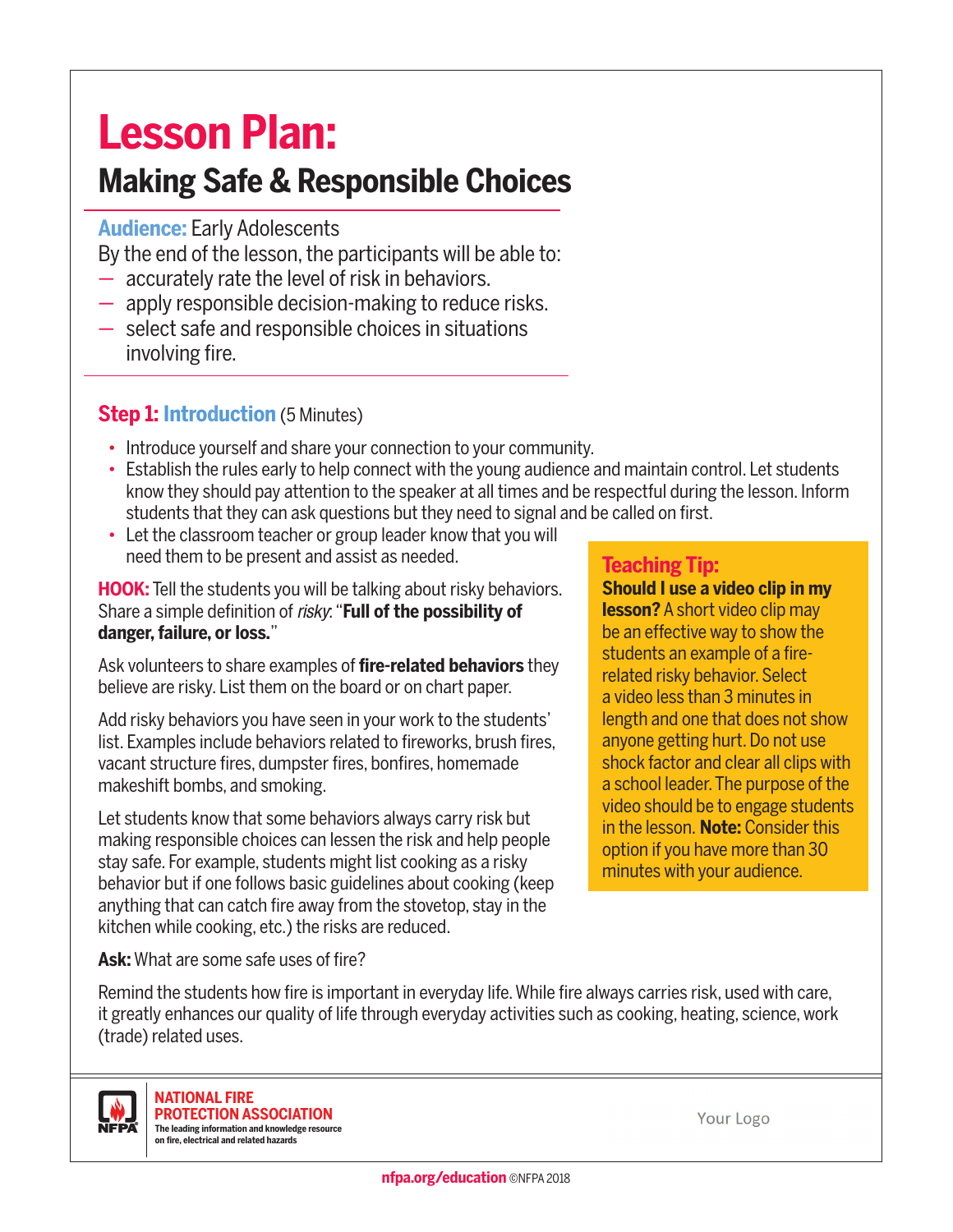# **Lesson Plan: Making Safe and Responsible Choices**

#### **Step 2: Body of the Presentation** (20 minutes)

Ask: Why do you think some early adolescents engage in risky fire behaviors?

Write the students' answers on the board or chart paper. After a substantial list is created, discuss responses such as: the fun and thrill of the activity, social status, peer pressure, outbursts of anger, depression, rejection from peers or family, boredom, revenge, curiosity, malicious intent.

Inform the students that it is always important to consider consequences when deciding to participate in a risky behavior. It is important to acknowledge both positive and negative consequences. Introduce the concept of "weighing the consequences" to students so they can apply this concept in daily life.

Work through an example with the students: Playing with fireworks

**Ask:** What might be some positive consequences of playing with fireworks? Expect students to provide answers such as fun, social status, excitement

**Then ask:** What might be some negative consequences of playing with fireworks? Expect students to provide answers such as start a fire, get badly injured, trouble with the police

Discuss how the negative consequences could be severe and permanent. This would make them "outweigh" the positive consequences.

Other consequences related to risky fire-related behaviors to consider include:

- **Positive:** fun and games with your friends, thrilling, adrenaline rush, social status, being cool and daring, bragging rights.
- **Negative:** legal problems, criminal record, financial restitution, injuries, death, psychological effect, ban from school activities, future career opportunities, community rejection, disappointed family members.

#### **Teaching Tip:**

Early adolescents thrive in interactive learning environments. Use images or props to demonstrate what it would look like if one were weighing consequences with a scale.

Ask: What actions could you take to avoid placing yourself in a situation that would involve engaging in risky behavior?

Discuss possible strategies: walking away, not giving in to peer pressure, reporting the incident to an adult, talking your peers out of making a bad choice involving risky behavior and finding alternative ways to experience the positive consequences.

Inform the students that learning to make safe choices is a process and it takes time. BUT if they make an unsafe choice, they must agree to take responsibility if something goes wrong. Stress the importance of appropriate actions if they are involved in a fire-related situation that gets out of hand: calling 911, calling an adult, evacuation, stop drop and roll.



**NATIONAL FIRE PROTECTION ASSOCIATION The leading information and knowledge resource on fire, electrical and related hazards**

Your Logo